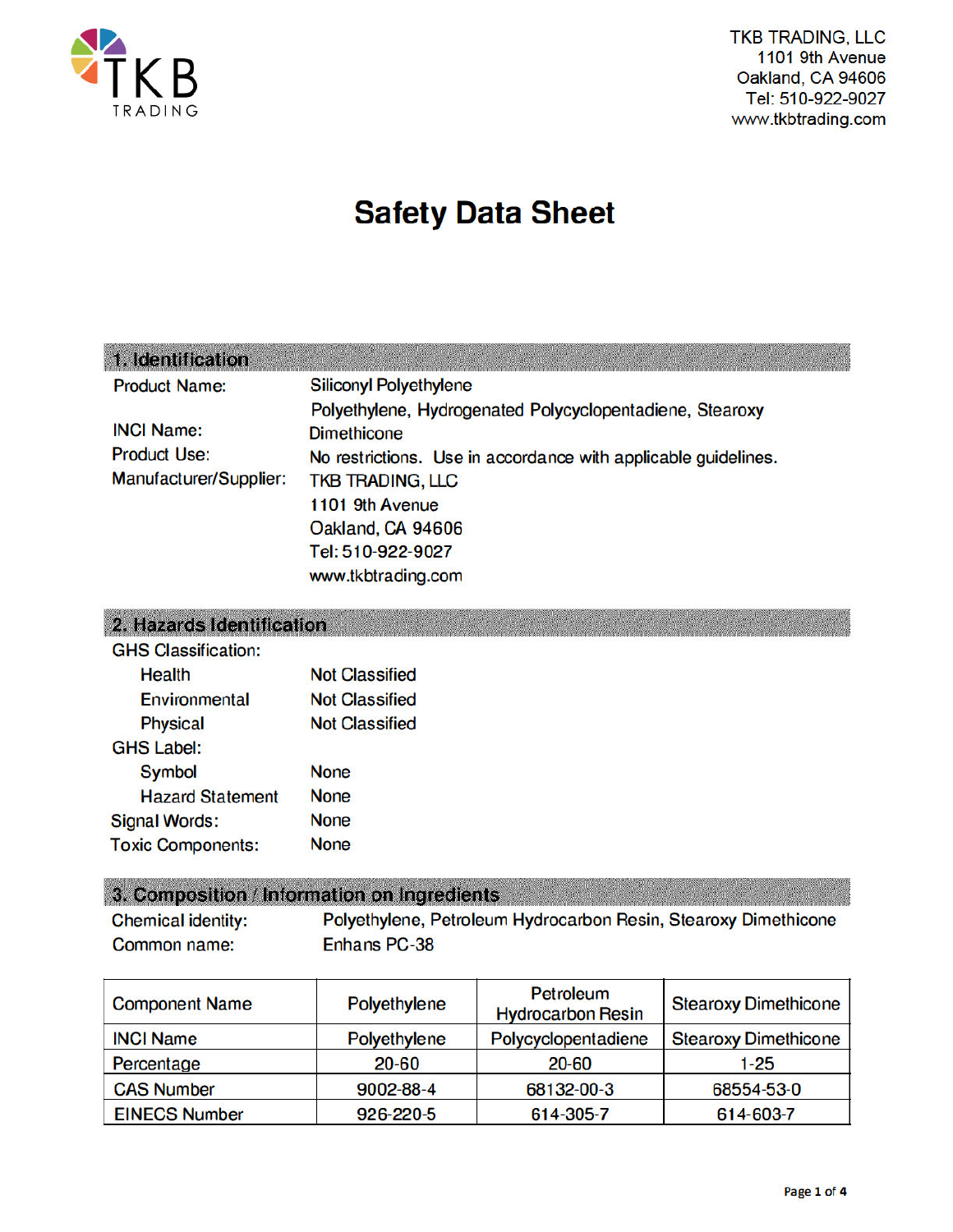| Impurities                  | None | None | None |
|-----------------------------|------|------|------|
| <b>Hazardous Components</b> | None | None | None |

| <b>4. First-Aid Measures</b> |                                                                                                                                                                                                                                 |
|------------------------------|---------------------------------------------------------------------------------------------------------------------------------------------------------------------------------------------------------------------------------|
| Eye Contact:                 | Flush with cold water and seek medical attention. Irritation is possible.<br>Burns can occur if product is molten.                                                                                                              |
| <b>Skin Contact:</b>         | Flush with cold water and seek medical attention. Do not remove clothing or<br>peel solidified product off the skin. This product is not absorbed by the skin.<br>Irritation is possible. Burns can occur if product is molten. |
| Inhalation:                  | Avoid vapors from (over)heated product. Remove to fresh air. Irritation is<br>possible.                                                                                                                                         |
| Ingestion:                   | This is a non toxic product. Consult a physician. Irritation is possible.                                                                                                                                                       |
|                              |                                                                                                                                                                                                                                 |

| 5. Fire Fighting Measures        |                                                                                                                         |
|----------------------------------|-------------------------------------------------------------------------------------------------------------------------|
| Suitable Extinguishing Media:    | Foam, powder, water spray, Carbon Dioxide. Do not use a<br>heavy water stream.                                          |
| <b>Fire Fighting Procedures:</b> | Wear self contained breathing apparatus, rubber boots, and<br>thick rubber gloves. Protect containers with water spray. |
| <b>Combustion Products:</b>      | Thermal decomposition generates carbon oxides and irritating<br>volatile organic compounds.                             |

| 6. Accidental Release Measures                           |                                                                                                           |
|----------------------------------------------------------|-----------------------------------------------------------------------------------------------------------|
| <b>Personal Precautions:</b>                             | Refer to Section 8.                                                                                       |
| <b>Environmental Precautions:</b>                        | Prevent entry to sewers and public waters (prevent clogging).                                             |
| Methods and Material for<br>Containment and Cleaning Up: | Allow product to solidify if molten. Remove solidified product.<br>This product is not a hazardous waste. |

| 7. Handling and Storage |  |  |  |
|-------------------------|--|--|--|

Handling: Use with caution around heat, sparks, static electricity and open flame. Storage: Store in a cool, dry well ventilated storage area away from direct sunlight. Do not store near oxidizing agents or strong acids.

### 8. Exposure Controls / Personal Protection

| Exposure Limits:               | <b>Not Classified</b>                 |
|--------------------------------|---------------------------------------|
| Ventilation:                   | Ensure there is adequate ventilation. |
| Eye Protection:                | Splash goggles or face shield         |
| <b>Skin Protection:</b>        | Gloves, apron or lab coat             |
| <b>Respiratory Protection:</b> | Normally not needed                   |

### 9. Physical and Chemical Properties

| Appearance           | White to Off White Solid |
|----------------------|--------------------------|
| Odor                 | Characteristic of wax    |
| Odor Threshold       | Not determined           |
| pH                   | Not applicable           |
| <b>Melting Point</b> | $6075$ <sup>o</sup> C    |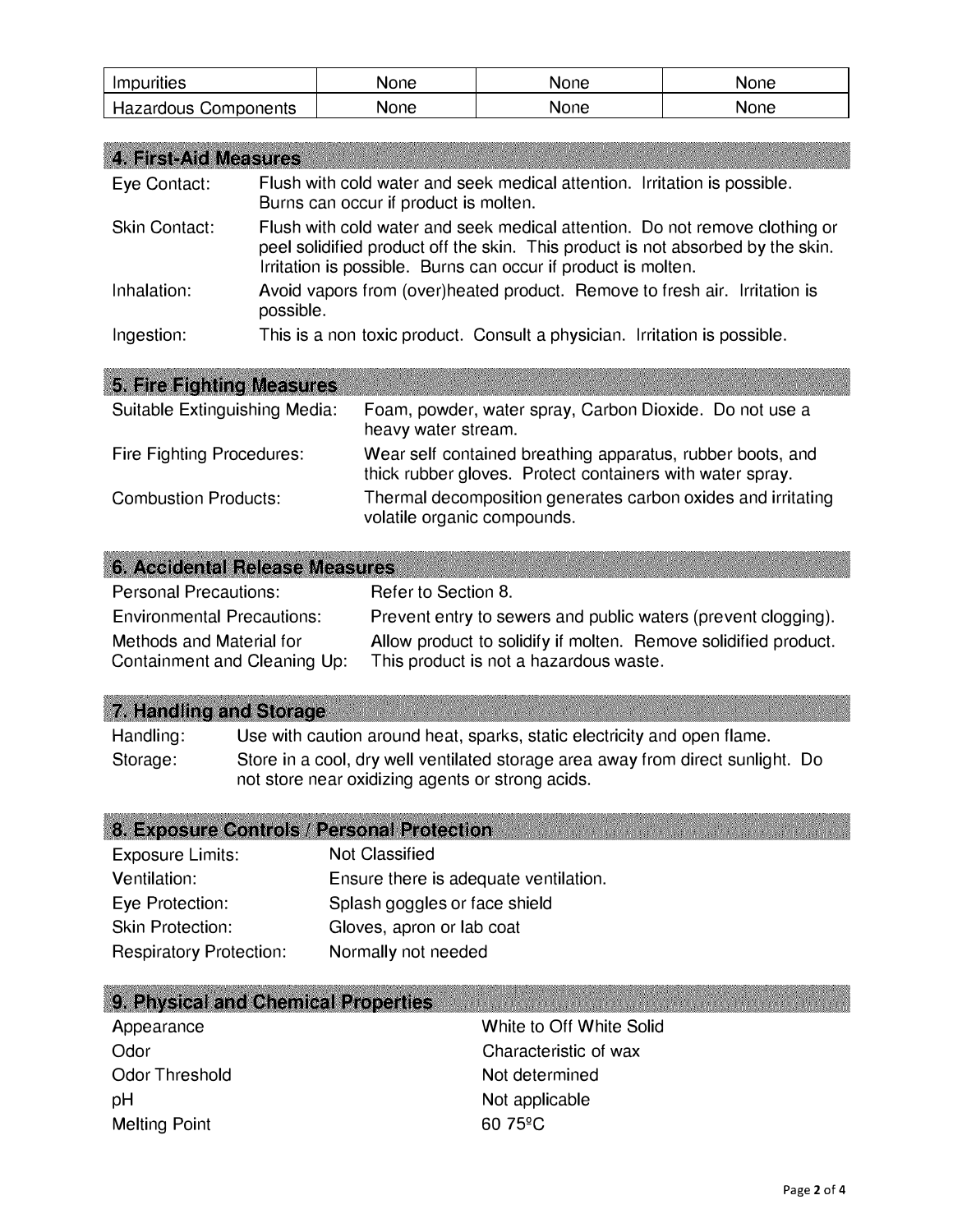| <b>Boiling Point</b>                         | Not determined    |
|----------------------------------------------|-------------------|
| <b>Flash Point</b>                           | Not determined    |
| <b>Evaporation Rate</b>                      | Not applicable    |
| Flammability (solid, gas)                    | Not classified    |
| Upper/Lower Flammability or Explosive Limits | Not classified    |
| <b>Vapor Pressure</b>                        | Not applicable    |
| <b>Vapor Density</b>                         | Not applicable    |
| Density @ $20^{\circ}$ C (g/mL)              | Not determined    |
| Solubility                                   | Not water soluble |
| Partition Coefficient (n octanol/water)      | Not applicable    |
| <b>Auto Ignition Temperature</b>             | Not determined    |
| Decomposition Temperature                    | Not determined    |
| <b>Viscosity</b>                             | Not determined    |

| 10. Stability and Reactivity   |                                                                                                      |
|--------------------------------|------------------------------------------------------------------------------------------------------|
| Reactivity:                    | This product is not reactive under the conditions listed in Section 7.                               |
| <b>Chemical Stability:</b>     | This product is stable under the conditions listed in Section 7.                                     |
| <b>Hazardous Reactions:</b>    | No available data                                                                                    |
| Conditions to avoid:           | Oxidizing agents, strong acids, direct sunlight, heat, sparks, static<br>electricity and open flame. |
| Incompatibility:               | No available data                                                                                    |
| <b>Decomposition Products:</b> | Irritating gases when overheated; refer to Section 5.                                                |

# 11. Toxicological Information

| <b>Acute Toxicity:</b>       |                |
|------------------------------|----------------|
| <b>Oral Toxicity</b>         | Not classified |
| <b>Dermal Toxicity</b>       | Not classified |
| <b>Inhalation Toxicity</b>   | Not classified |
| Eye Irritation               | Not classified |
| Dermal Irritation            | Not classified |
| Subchronic/Chronic Toxicity: |                |
| Dermal Sensitization         | Not classified |
| <b>OSHA</b>                  | Not hazardous  |
| Proposition 65               | Not listed     |

# 12. Ecological Information

| Persistence and Degradability:     | Biologically degradable without harmful residues. |
|------------------------------------|---------------------------------------------------|
| <b>Bio Accumulative Potential:</b> | No available data                                 |
| Mobility:                          | No available data                                 |
| <b>Aquatic Toxicity:</b>           | Not toxic for the aquatic environment.            |

### **13. Disposal Considerations**

Dispose of in accordance with local / national regulations. This product is not a dangerous waste material. Do not pour into drains or waterways.